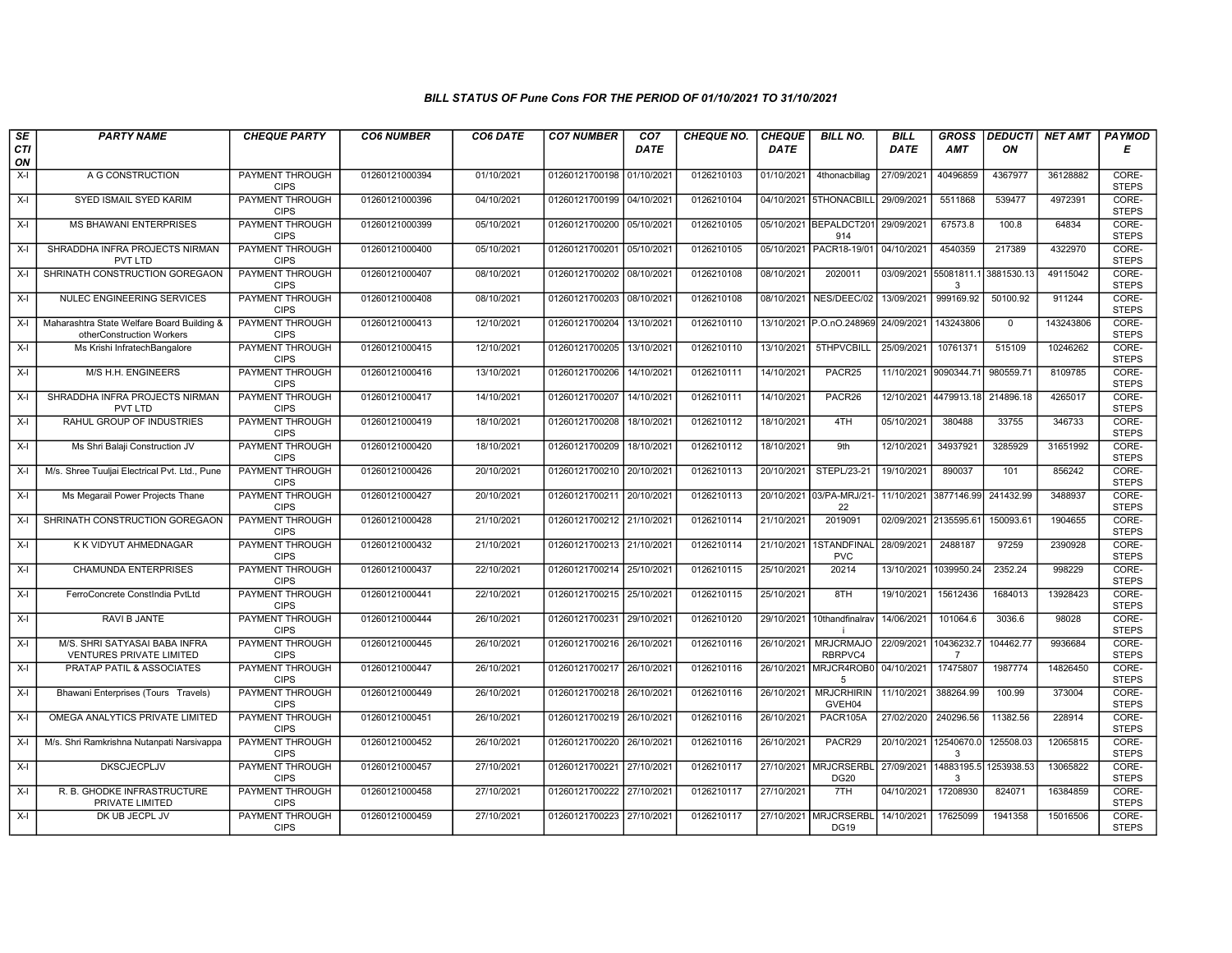## BILL STATUS OF Pune Cons FOR THE PERIOD OF 01/10/2021 TO 31/10/2021

| SE        | <b>PARTY NAME</b>                                                | <b>CHEQUE PARTY</b>                                                                       | <b>CO6 NUMBER</b> | CO6 DATE   | <b>CO7 NUMBER</b>         | CO <sub>7</sub> | <b>CHEQUE NO.</b> | <b>CHEQUE</b> | <b>BILL NO.</b>                                                 | <b>BILL</b>           | <b>GROSS</b>                           | <b>DEDUCTI</b> | NET AMT   | <b>PAYMOD</b>                |
|-----------|------------------------------------------------------------------|-------------------------------------------------------------------------------------------|-------------------|------------|---------------------------|-----------------|-------------------|---------------|-----------------------------------------------------------------|-----------------------|----------------------------------------|----------------|-----------|------------------------------|
| CTI<br>ON |                                                                  |                                                                                           |                   |            |                           | <b>DATE</b>     |                   | <b>DATE</b>   |                                                                 | <b>DATE</b>           | <b>AMT</b>                             | ΟN             |           | Е                            |
| $X-I$     | SHRI SATYASAI BABA INFRA VENTURES<br>PRIVATE LIMITED             | <b>PAYMENT THROUGH</b><br><b>CIPS</b>                                                     | 01260121000460    | 27/10/2021 | 01260121700224 27/10/2021 |                 | 0126210117        | 27/10/2021    | PACR31                                                          | 22/10/2021            | 64323908.6<br>-1                       | 643339.61      | 61245450  | CORE-<br><b>STEPS</b>        |
| $X-I$     | M/S. SHRI SATYASAI BABA INFRA<br><b>VENTURES PRIVATE LIMITED</b> | <b>PAYMENT THROUGH</b><br><b>CIPS</b>                                                     | 01260121000461    | 27/10/2021 | 01260121700225 27/10/2021 |                 | 0126210117        | 27/10/2021    | 66                                                              |                       | 22/10/2021 24428049.2<br>$\mathcal{P}$ | 1417766.22     | 22085507  | CORE-<br><b>STEPS</b>        |
| $X-I$     | <b>ISC PROJECTS PVT LTD</b>                                      | PAYMENT THROUGH<br><b>CIPS</b>                                                            | 01260121000462    | 27/10/2021 | 01260121700226 27/10/2021 |                 | 0126210117        |               | 27/10/2021 PMTI00005212 11/10/2021 8900463.98<br>$\overline{2}$ |                       |                                        | 631511.98      | 7932007   | CORE-<br><b>STEPS</b>        |
| $X-I$     | T T Noble Sonai JV                                               | <b>PAYMENT THROUGH</b><br><b>CIPS</b>                                                     | 01260121000463    | 27/10/2021 | 01260121700227 27/10/2021 |                 | 0126210117        | 27/10/2021    | <b>MRJCRMAJO</b><br>RBR11                                       | 14/10/2021            | 75202676.6<br>5                        | 5265089.65     | 68519480  | CORE-<br><b>STEPS</b>        |
| $X-I$     | M/S H.H. ENGINEERS                                               | PAYMENT THROUGH<br><b>CIPS</b>                                                            | 01260121000465    | 27/10/2021 | 01260121700228 28/10/2021 |                 | 0126210118        | 28/10/2021    | PACR33                                                          |                       | 26/10/2021 3054927.52                  | 299047.52      | 2755880   | CORE-<br><b>STEPS</b>        |
| $X-I$     | <b>ISC PROJECTS PVT LTD</b>                                      | <b>PAYMENT THROUGH</b><br><b>CIPS</b>                                                     | 01260121000466    | 27/10/2021 | 01260121700229 28/10/2021 |                 | 0126210120        | 29/10/2021    | PACR34                                                          | 26/10/2021 11691231.0 | $\mathbf{1}$                           | 377961.01      | 10870674  | CORE-<br><b>STEPS</b>        |
| $X-I$     | Ms KIPLSAY JV                                                    | PAYMENT THROUGH<br><b>CIPS</b>                                                            | 01260121000468    | 28/10/2021 | 01260121700230 28/10/2021 |                 | 0126210118        | 28/10/2021    | 5thpvcKIPL                                                      | 27/10/2021            | 22501848.                              | 878743.6       | 21623105  | CORE-<br><b>STEPS</b>        |
| $X-I$     | The India Thermit Corporation Pvt.Ltd.                           | <b>PAYMENT THROUGH</b><br><b>CIPS</b>                                                     | 01260121000469    | 29/10/2021 | 01260121700232 29/10/2021 |                 | 0126210120        |               | 29/10/2021 2NDONACBILL                                          | 03/09/2021            | 1268248                                | 88878          | 1131358   | CORE-<br><b>STEPS</b>        |
| $X-I$     | <b>SAI CONSTRUCTIONS</b>                                         | PAYMENT THROUGH<br><b>CIPS</b>                                                            | 01260121000470    | 29/10/2021 | 01260121700233 29/10/2021 |                 | 0126210120        | 29/10/2021    | 2ND                                                             | 25/10/2021            | 16491225                               | 1754762        | 14736463  | CORE-<br><b>STEPS</b>        |
| $X-H$     | Divisional Cashier(Const)C.Rly Pune                              | Divisional<br>Cashier(Const)C.Rly<br>Pune                                                 | 01260221000285    | 08/10/2021 | 01260221700145 11/10/2021 |                 | 696338            | 11/10/2021    | 808917                                                          | 08/10/2021            | 25000                                  | $\mathsf{O}$   | 25000     | <b>BANK</b><br>CHEQUE        |
| $X-H$     | <b>SR AFA/C/PA</b>                                               | <b>PAYMENT THROUGH</b><br><b>CIPS</b>                                                     | 01260221000286    | 11/10/2021 | 01260221700146 11/10/2021 |                 | 0126210109        | 11/10/2021    | 236                                                             | 08/10/2021            | 4210                                   | $\overline{0}$ | 4210      | CORE-<br><b>STEPS</b>        |
| X-II      | Civil Judge Senior Division Latur                                | Civil Judge Senior<br><b>Division Latur</b>                                               | 01260221000287    | 11/10/2021 | 01260221700147 11/10/2021 |                 | 696337            | 11/10/2021    | 28715                                                           | 07/10/2021            | 29243426                               | $\mathbf 0$    | 29243426  | <b>BANK</b><br><b>CHEQUE</b> |
| $X-II$    | K K VIDYUT AHMEDNAGAR                                            | PAYMENT THROUGH<br><b>CIPS</b>                                                            | 01260221000288    | 12/10/2021 | 01260221700148 14/10/2021 |                 | 0126210111        | 14/10/2021    | 784302                                                          | 07/10/2021            | 2695080                                | $\mathbf 0$    | 2695080   | CORE-<br><b>STEPS</b>        |
| X-II      | Dot Communications                                               | PAYMENT THROUGH<br><b>CIPS</b>                                                            | 01260221000289    | 13/10/2021 | 01260221700149 14/10/2021 |                 | 0126210111        | 14/10/2021    | 2106                                                            | 23/09/2021            | 29248.8                                | 0.8            | 29248     | CORE-<br><b>STEPS</b>        |
| X-II      | SUB DIVISIONAL OFFICER DAUND<br>PURANDAR SUB DIVISION PURANDAR   | <b>SUB DIVISIONAL</b><br>OFFICER DAUND<br><b>PURANDAR SUB</b><br><b>DIVISION PURANDAR</b> | 01260221000292    | 19/10/2021 | 01260221700150 20/10/2021 |                 | 696340            | 20/10/2021    | 809124                                                          | 18/10/2021            | 145700                                 | $\overline{0}$ | 145700    | <b>BANK</b><br><b>CHEQUE</b> |
| X-II      | DY COLLECTOR SPECIAL LAND<br>ACQUISITION OFFICER NO 01 SOLAPUR   | DY COLLECTOR<br><b>SPECIAL LAND</b><br><b>ACQUISITION OFFICER</b><br>NO 01 SOLAPUR        | 01260221000294    | 20/10/2021 | 01260221700151 20/10/2021 |                 | 696339            | 20/10/2021    | 809125                                                          | 19/10/2021 119179967  |                                        | $\mathbf 0$    | 119179967 | <b>BANK</b><br>CHEQUE        |
| X-II      | SPECIAL LAND ACQUISITION NO 07<br>(MOHAL) SOLAPUR                | <b>SPECIAL LAND</b><br>ACQUISITION NO 07<br>(MOHAL) SOLAPUR                               | 01260221000295    | 20/10/2021 | 01260221700152 20/10/2021 |                 | 696341            | 20/10/2021    | 809126                                                          | 19/10/2021            | 76830949                               | $\mathbf 0$    | 76830949  | <b>BANK</b><br><b>CHEQUE</b> |
| X-II      | Dy CE/C/PA                                                       | PAYMENT THROUGH<br><b>CIPS</b>                                                            | 01260221000296    | 21/10/2021 | 01260221700153 21/10/2021 |                 | 0126210114        | 21/10/2021    | $\overline{18}$                                                 | 19/10/2021            | 5690                                   | $\mathbf 0$    | 5690      | CORE-<br><b>STEPS</b>        |
| X-II      | Divisional Cashier(Const)C.Rly Pune                              | Divisional<br>Cashier(Const)C.Rly<br>Pune                                                 | 01260221000298    | 21/10/2021 | 01260221700154 21/10/2021 |                 | 696342            | 21/10/2021    | 808918                                                          | 20/10/2021            | 129000                                 | $\mathsf{O}$   | 129000    | <b>BANK</b><br><b>CHEQUE</b> |
| X-II      | Divisional Cashier(Const)C.Rly Pune                              | Divisional<br>Cashier(Const)C.Rly<br>Pune                                                 | 01260221000310    | 26/10/2021 | 01260221700160 27/10/2021 |                 | 696347            | 27/10/2021    | 784304                                                          | 25/10/2021            | 300000                                 | $\Omega$       | 300000    | <b>BANK</b><br><b>CHEQUE</b> |
| $X-H$     | PAMM ADVERTISING &MARKETING                                      | PAYMENT THROUGH<br><b>CIPS</b>                                                            | 01260221000311    | 26/10/2021 | 01260221700156 27/10/2021 |                 | 0126210117        |               | 27/10/2021 Mum/2021/03/2 15/03/2021<br>71                       |                       | 21094.52                               | 0.52           | 21094     | CORE-<br><b>STEPS</b>        |
| X-II      | PAMM ADVERTISING &MARKETING                                      | <b>PAYMENT THROUGH</b><br><b>CIPS</b>                                                     | 01260221000312    | 26/10/2021 | 01260221700157 27/10/2021 |                 | 0126210117        |               | 27/10/2021 Mum/2021/05/5 31/05/2021<br>5                        |                       | 19033                                  | $\mathbf 0$    | 19033     | CORE-<br><b>STEPS</b>        |
| X-II      | SAI ADVERTISERS                                                  | <b>PAYMENT THROUGH</b><br><b>CIPS</b>                                                     | 01260221000313    | 27/10/2021 | 01260221700158 27/10/2021 |                 | 0126210117        |               | 27/10/2021 NWSBILLNO2 05/12/2019<br>8615                        |                       | 23764                                  | $\mathbf 0$    | 23764     | CORE-<br><b>STEPS</b>        |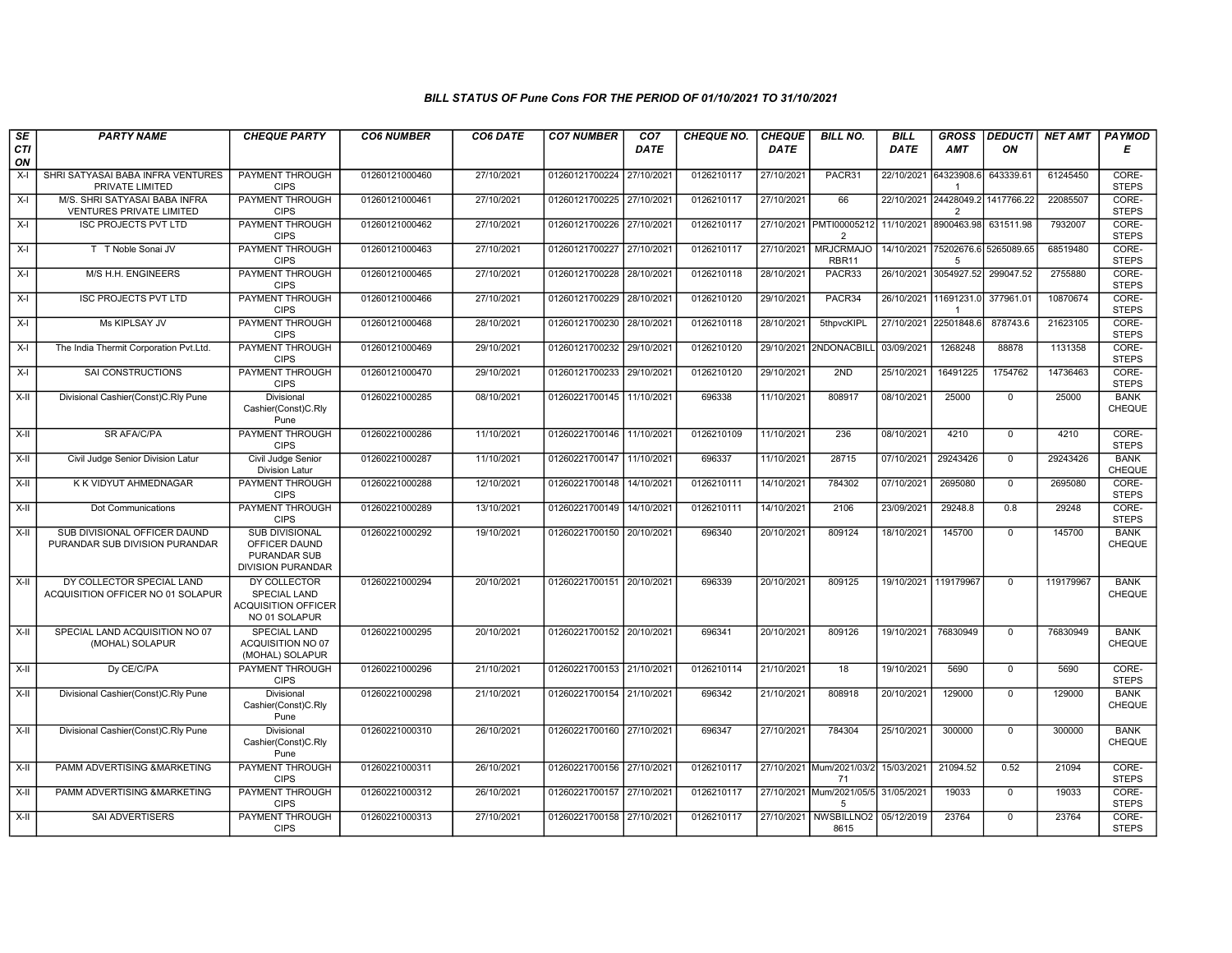## BILL STATUS OF Pune Cons FOR THE PERIOD OF 01/10/2021 TO 31/10/2021

| SE<br>CTI       | <b>PARTY NAME</b>                                               | <b>CHEQUE PARTY</b>                   | <b>CO6 NUMBER</b> | CO6 DATE   | <b>CO7 NUMBER</b>         | CO <sub>7</sub><br>DATE | <b>CHEQUE NO.</b> | <b>CHEQUE</b><br>DATE | <b>BILL NO.</b>                | <b>BILL</b><br>DATE  | <b>GROSS</b><br>AMT | <b>DEDUCTI</b><br>ON | <b>NET AMT FAYMOD</b> | Е                             |
|-----------------|-----------------------------------------------------------------|---------------------------------------|-------------------|------------|---------------------------|-------------------------|-------------------|-----------------------|--------------------------------|----------------------|---------------------|----------------------|-----------------------|-------------------------------|
| ON              |                                                                 |                                       |                   |            |                           |                         |                   |                       |                                |                      |                     |                      |                       |                               |
| $X-H$           | Srishti Sanchar Advertising                                     | <b>PAYMENT THROUGH</b><br><b>CIPS</b> | 01260221000314    | 27/10/2021 | 01260221700159            | 27/10/2021              | 0126210117        | 27/10/2021            | 059/2019-20                    | 30/12/2019           | 26318               | $\mathbf{0}$         | 26318                 | CORE-<br><b>STEPS</b>         |
| $X-H$           | Dy CE/C/PA                                                      | <b>PAYMENT THROUGH</b><br><b>CIPS</b> | 01260221000315    | 27/10/2021 | 01260221700161 27/10/2021 |                         | 0126210117        | 27/10/2021            | 12                             | 22/10/2021           | 5977                | $\mathbf{0}$         | 5977                  | CORE-<br><b>STEPS</b>         |
| X-II            | SAI ADVERTISERS                                                 | PAYMENT THROUGH<br><b>CIPS</b>        | 01260221000316    | 27/10/2021 | 01260221700162 27/10/2021 |                         | 0126210117        | 27/10/2021            | NWSBILLNO <sub>2</sub><br>9803 | 27/02/2021           | 15544               | $\Omega$             | 15544                 | CORE-<br><b>STEPS</b>         |
| $X-II$          | YOURSELF DD                                                     | <b>SBI TREASURY BR</b><br><b>PUNE</b> | 01260221000319    | 28/10/2021 | 01260221700163 29/10/2021 |                         | 696351            | 29/10/2021            | 808840                         | 26/10/2021           | 27861               | $\mathbf{0}$         | 27861                 | <b>DEMAND</b><br><b>DRAFT</b> |
| $X-H$           | <b>ALOK SHARMA</b>                                              | <b>PAYMENT THROUGH</b><br><b>CIPS</b> | 01260221000322    | 29/10/2021 | 01260221700164            | 29/10/2021              | 0126210120        | 29/10/2021            | 784308                         | 27/10/2021           | 51660               | $\Omega$             | 51660                 | CORE-<br><b>STEPS</b>         |
| $X-H$           | <b>ALOK SHARMA</b>                                              | <b>PAYMENT THROUGH</b><br><b>CIPS</b> | 01260221000323    | 29/10/2021 | 01260221700165 29/10/2021 |                         | 0126210120        | 29/10/2021            | 784309                         | 27/10/2021           | 48310               | $\mathbf{0}$         | 48310                 | CORE-<br><b>STEPS</b>         |
| X-II            | <b>ALOK SHARMA</b>                                              | PAYMENT THROUGH<br><b>CIPS</b>        | 01260221000324    | 29/10/2021 | 01260221700166            | 29/10/2021              | 0126210120        | 29/10/2021            | 784310                         | 27/10/2021           | 48575               | $\Omega$             | 48575                 | CORE-<br><b>STEPS</b>         |
| $X-II$          | <b>ALOK SHARMA</b>                                              | <b>PAYMENT THROUGH</b><br><b>CIPS</b> | 01260221000325    | 29/10/2021 | 01260221700167            | 29/10/2021              | 0126210120        | 29/10/2021            | 784311                         | 27/10/2021           | 53010               | $\mathbf{0}$         | 53010                 | CORE-<br><b>STEPS</b>         |
| X-II            | <b>ALOK SHARMA</b>                                              | <b>PAYMENT THROUGH</b><br><b>CIPS</b> | 01260221000326    | 29/10/2021 | 01260221700168 29/10/2021 |                         | 0126210120        | 29/10/2021            | 784312                         | 27/10/2021           | 44010               | $\Omega$             | 44010                 | CORE-<br><b>STEPS</b>         |
| $X-H$           | <b>ALOK SHARMA</b>                                              | <b>PAYMENT THROUGH</b><br><b>CIPS</b> | 01260221000327    | 29/10/2021 | 01260221700169 29/10/2021 |                         | 0126210120        | 29/10/2021            | 784313                         | 27/10/2021           | 49335               | $\Omega$             | 49335                 | CORE-<br><b>STEPS</b>         |
| X-II            | <b>ALOK SHARMA</b>                                              | PAYMENT THROUGH<br><b>CIPS</b>        | 01260221000328    | 29/10/2021 | 01260221700170 29/10/2021 |                         | 0126210120        | 29/10/2021            | 784314                         | 27/10/2021           | 54265               | $\mathbf{0}$         | 54265                 | CORE-<br><b>STEPS</b>         |
| $X-H$           | <b>ALOK SHARMA</b>                                              | PAYMENT THROUGH<br><b>CIPS</b>        | 01260221000329    | 29/10/2021 | 01260221700171 29/10/2021 |                         | 0126210120        | 29/10/2021            | 784315                         | 27/10/2021           | 73450               | $\mathbf 0$          | 73450                 | CORE-<br><b>STEPS</b>         |
| $X-H$           | <b>ALOK SHARMA</b>                                              | <b>PAYMENT THROUGH</b><br><b>CIPS</b> | 01260221000330    | 29/10/2021 | 01260221700172 29/10/2021 |                         | 0126210120        | 29/10/2021            | 784316                         | 27/10/2021           | 102994              | $\Omega$             | 102994                | CORE-<br><b>STEPS</b>         |
| X-II            | <b>ALOK SHARMA</b>                                              | <b>PAYMENT THROUGH</b><br><b>CIPS</b> | 01260221000331    | 29/10/2021 | 01260221700173 29/10/2021 |                         | 0126210120        | 29/10/2021            | 784317                         | 27/10/2021           | 49610               | $\Omega$             | 49610                 | CORE-<br><b>STEPS</b>         |
| X-II            | <b>ALOK SHARMA</b>                                              | PAYMENT THROUGH<br><b>CIPS</b>        | 01260221000332    | 29/10/2021 | 01260221700174 29/10/2021 |                         | 0126210120        | 29/10/2021            | 784318                         | 27/10/2021           | 50320               | $\Omega$             | 50320                 | CORE-<br><b>STEPS</b>         |
| $X-II$          | <b>ALOK SHARMA</b>                                              | PAYMENT THROUGH<br><b>CIPS</b>        | 01260221000333    | 29/10/2021 | 01260221700175 29/10/2021 |                         | 0126210120        | 29/10/2021            | 784319                         | 27/10/2021           | 14060               | $\mathbf{0}$         | 14060                 | CORE-<br><b>STEPS</b>         |
| $X-H$           | <b>ALOK SHARMA</b>                                              | <b>PAYMENT THROUGH</b><br><b>CIPS</b> | 01260221000334    | 29/10/2021 | 01260221700176 29/10/2021 |                         | 0126210120        | 29/10/2021            | 784320                         | 27/10/2021           | 47780               | $\Omega$             | 47780                 | CORE-<br><b>STEPS</b>         |
| <b>SBN</b><br>S | <b>GOLKONDA ENGINEERING ENTERPRISES</b><br>LIMITED-SECUNDERABAD | <b>PAYMENT THROUGH</b><br><b>CIPS</b> | 01260421000108    | 08/10/2021 | 01260421700031            | 08/10/2021              | 0126210108        | 08/10/2021            | 280281282286                   | 26/07/2021 12316067. | 3                   | 1.33                 | 12095004              | CORE-<br><b>STEPS</b>         |
| <b>SBN</b><br>S | BINA METAL WAY PVT. LTD.-<br><b>JAMSHEDPUR</b>                  | PAYMENT THROUGH<br><b>CIPS</b>        | 01260421000113    | 28/10/2021 | 01260421700032 29/10/2021 |                         | 0126210120        | 29/10/2021            | BMWES20-<br>21037              | 15/03/2021 567612.75 |                     | 10188.75             | 557424                | CORE-<br><b>STEPS</b>         |